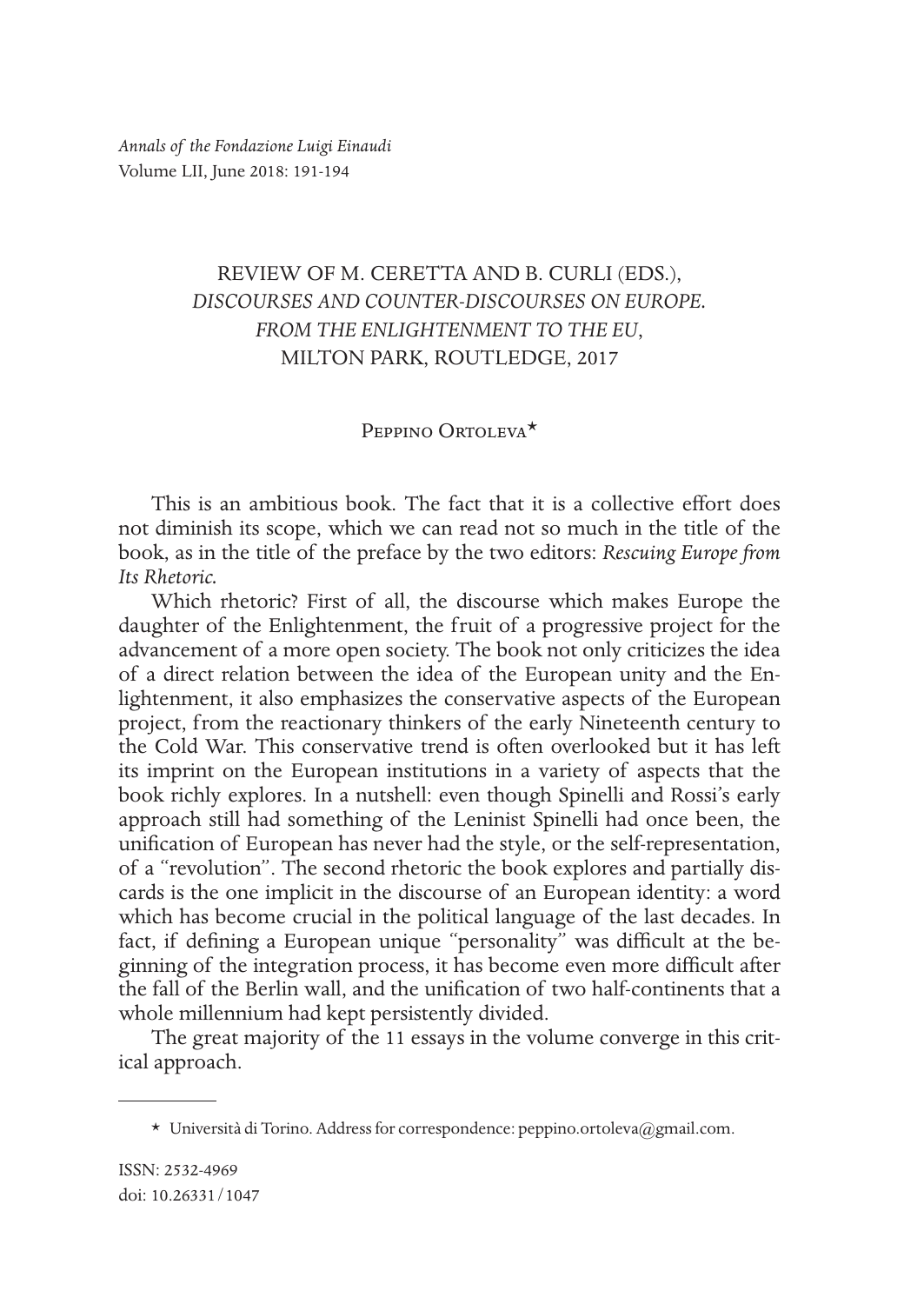The first part of the book, *Thinking and Regretting Europe,* could also be defined an archaeology of the concept of Europe particularly in the French thought, with the essays by Patrizia Delpiano, Manuela Ceretta, Giuseppe Sciara. It shows that the Enlightenment authors were rarely interested in the continent as such, and the brevity of the anonymous entry *Europe* in *Encyclopédie* (written by Louis de Jaucourt and his team) could, at first sight, be considered an evidence for that. In saying this, however, the authors are not inspired by the anti-Enlightenment attitudes so current in cultural studies, on the contrary Patrizia Delpiano rightly criticizes some stereotyped approaches that tend to read Enlightenment as the matrix of all evils. Rather, the essays show that the great thinkers of that age thought more in cosmopolitan than continental terms, that they should be considered universalists rather than Europeanists. The opposite is true for a later and generation, that of reactionary thinkers. Here the book refers not so much to *Christianity or Europe*, the only historical and political essay by that great poet and thinker, Novalis, as to the idea of Europe proposed by some French political phillosophers in the same period, particularly by that often surprising thinker, Louis de Bonald. In Ceretta's analysis he prefigured an idea of Europe that is more similar to the one we have seen developing in the last decades.

The second part of the book is centered on the discourses about Europe in more specific areas, from the military, to energy, to political institutions. Here I was particularly interested by Barbara Curli's essay on the nuclear policies and rhetoric of the early period of European integration. The conception, dominating at the time on both sides of the Iron Curtain, which opposed the "bad" nuclear to the "good" nuclear, exerted an evident influence. But another aspect was also relevant: the modernist attitude that relied on technoscientific progress more than on political institutions. Two slogans, "On behalf of the Europe of tomorrow", "not the Europe of Charlemagne, but that of the Twentieth Century", synthesize this rhetoric. Finally, Curli shows that in that the pioneers of Europe shared an approach to energy policy that in later and apparently more "integrated" stages is nowhere to be seen.

The third part of the book is centered, with a variety of approaches, on *Communicating Europe*. Belluati and Cepernich discuss, in a rightly problematic essay, the idea of an European media space. Is a media space possible, one may wonder, in a cacophony of languages? Umberto Eco's notorious joke "La lingua europea è la traduzione" emphasizes that European unity is made of diversity, but also reminds us the weakness of a common space based on such an imperfect medium as translation. Also in this third part, an original perspective is offered by Di Peri and Zardo on the perception of Europe on the part of Tunisia after the "Arab" spring, or we should more